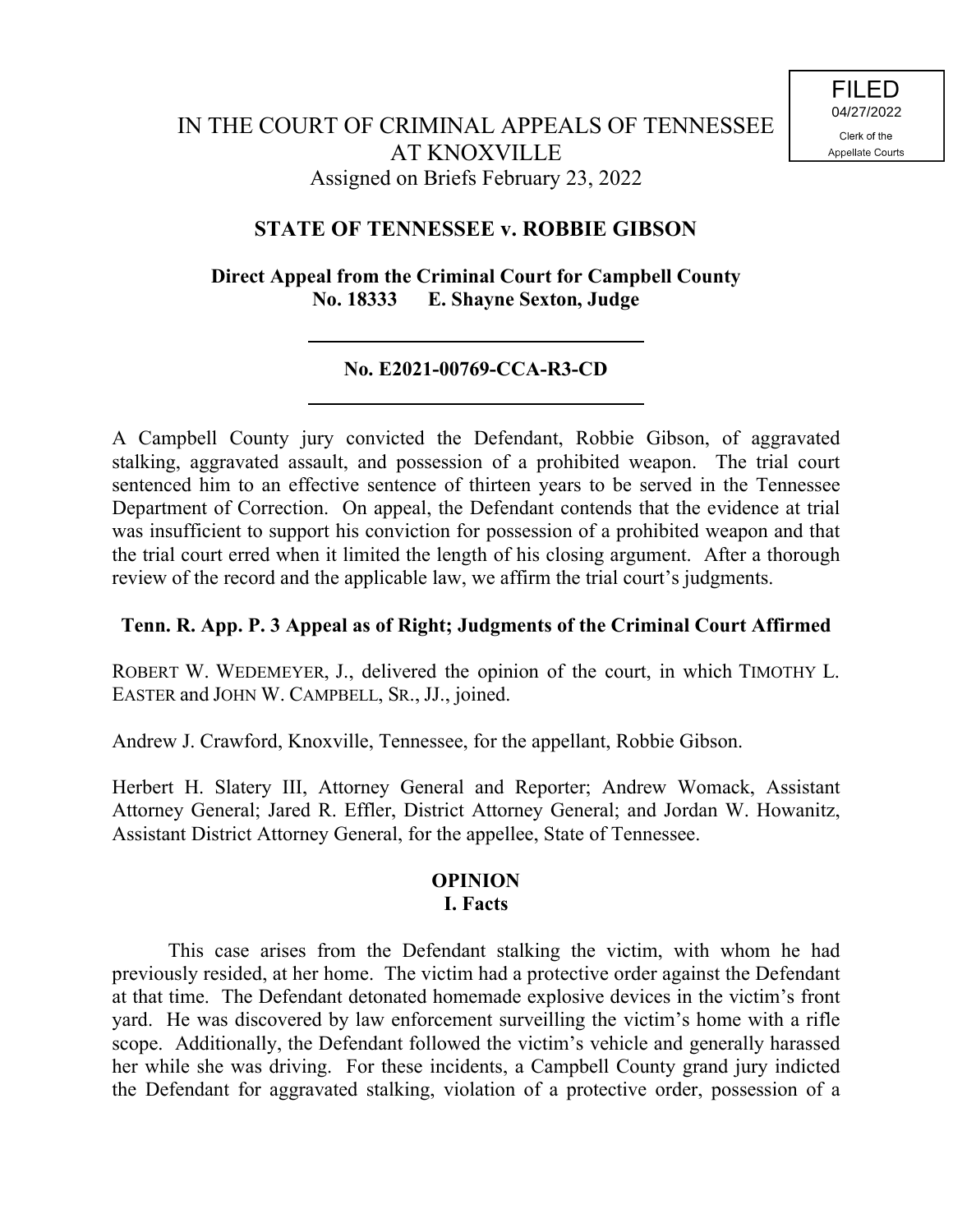prohibited weapon, and aggravated assault. An additional count of aggravated assault was dismissed prior to trial.

#### **A. Trial**

The parties presented the following evidence at the Defendant's trial: Lakia Hicks testified that she could see the victim's home from her front porch. Ms. Hicks, who was in a relationship with the victim's son, stated that she knew the Defendant from when he visited the victim frequently. She testified that the Defendant drove a green Ford-150 pickup truck. Ms. Hicks testified that one evening she was sitting on her front porch when she noticed the Defendant's vehicle parked on the street near hers and the victim's residences. She then noticed the Defendant's vehicle slowly drive towards the victim's residence. She then heard a "loud boom." The Defendant's vehicle "took off." Ms. Hicks called the victim, who sounded scared and worried. Ms. Hicks's boyfriend, who was also the victim's son, went to check on the victim.

The victim testified that she lived with her husband and son and that the Defendant had lived with them periodically. She testified that she had known the Defendant since her childhood and that they had been romantically involved in the past. Their relationship ended in March of 2019, and the victim asked him to move out of her home. The Defendant returned to the victim's home against her wishes several times thereafter, and the victim sought an order of protection against the Defendant in June of 2019. The victim was granted a temporary order of protection at that time. The victim testified that she was afraid of the Defendant. He had shown up at her place of work, followed her home, and yelled at her in her yard. The victim testified that, the day the Defendant followed her to her home and, after she went inside, the Defendant sat in his car and laid on his horn. He also banged on her front door and yelled at her to let him in. The Defendant also stole her car keys that day and drove away in her vehicle.

The victim testified that on June 9, 2019, the order of protection was granted. On July 16 or 17, 2019, the victim went to visit her mother after the victim finished work for the day. On her way home late that evening, the victim noticed a vehicle following very closely behind "on [her] bumper." The victim turned around and saw the Defendant's green pickup truck. The Defendant proceeded to pull his vehicle alongside the victim's, and he shined a light directly in her eyes. The victim sped away in an attempt to outrun the Defendant because she was afraid of him. The Defendant continued to harass the victim with his vehicle, driving closely behind her and then pulling up next to her. The victim could hear the Defendant screaming. The Defendant continued this high-speed pursuit of the victim while shining the "spotlight" in her face. The victim eventually pulled her vehicle over to the side of the road and called 911. The Defendant also pulled his vehicle over and parked behind hers while she spoke to the 911 operator. Law enforcement arrived soon after and the Defendant drove away. The victim testified that she remained in fear of the Defendant and had acquired a gun permit and purchased a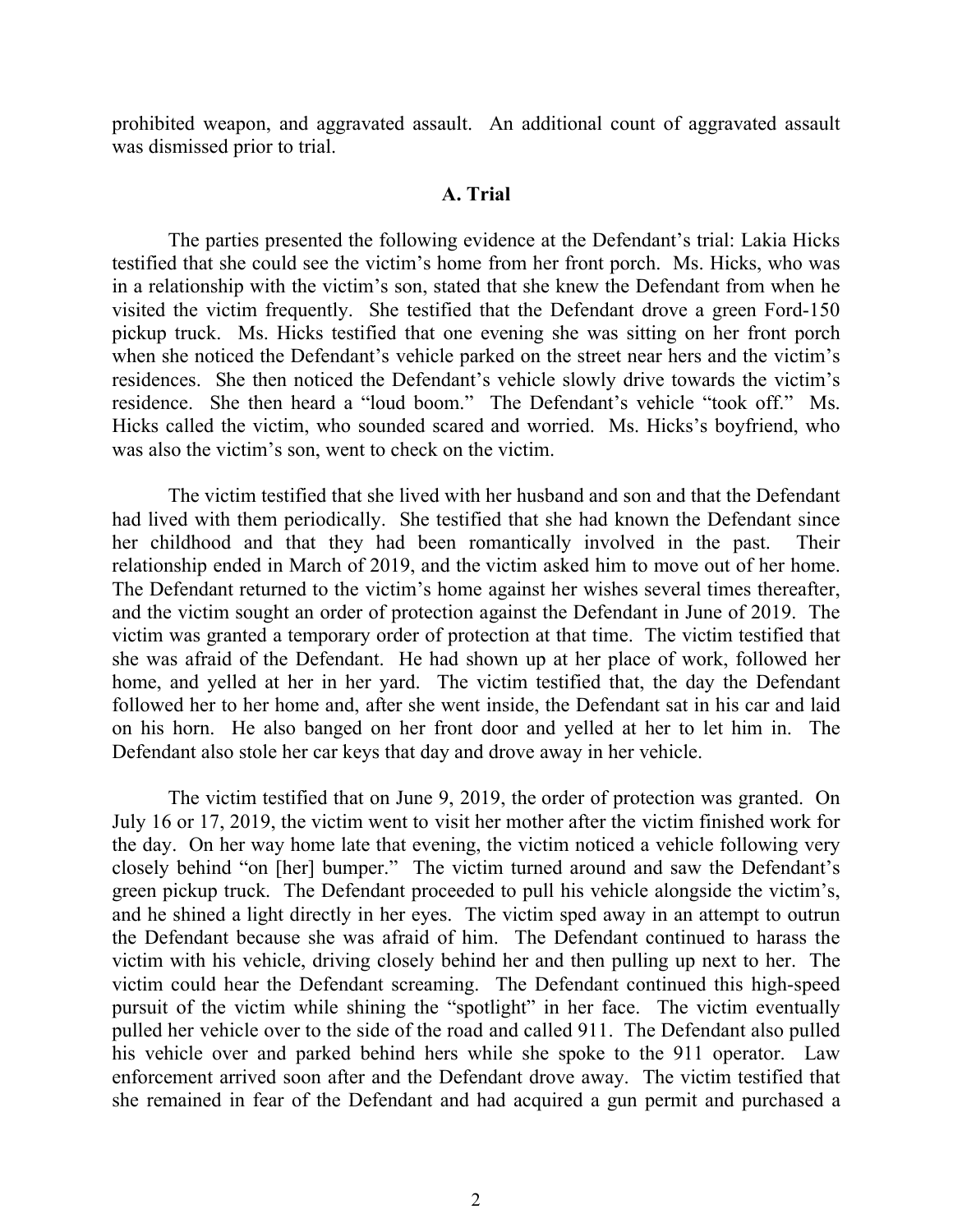weapon for her protection.

The victim testified that on or about August 13, 2019, she was asleep in her bed when she heard a "big huge boom" late at night. Ms. Hicks called her at that moment and then the victim called 911. Law enforcement arrived soon after, and the victim informed them of her protective order against the Defendant and provided a description of the Defendant's vehicle. Law enforcement left to look for the Defendant. The victim then discovered in her yard four "homemade bombs" made out of Mountain Dew soda bottles. The victim knew the Defendant consumed Mountain Dew from when he lived with her. The victim described one of the bottles as bubbling. The victim spotted some aluminum foil on the ground throughout the yard. She stated that the bottles had liquid in them. The victim called 911 again and asked the dispatcher to send law enforcement back to the victim's house after her discovery of the explosives.

Anthony Mahar testified that he was employed by the Caryville Police Department and that he responded to a call to the victim's home on August 13, 2019 for a suspicious vehicle and possible shots fired. Officer Mahar spoke with the victim who told him of the protective order and provided a description of the Defendant's vehicle. The officer left to patrol the area and spotted the Defendant's vehicle within five minutes. Officer Mahar stopped the Defendant's vehicle. The Defendant denied having been near or at the victim's residence. Officer Maher searched the Defendant's vehicle and found some aluminum foil, which he described as odd triangle shaped pieces roughly two inches big. Officer Maher released the Defendant and returned to the victim's residence, whereupon she showed him the homemade bombs made out of Mountain Dew soda bottles. Officer Maher testified that two of the bottles appeared to have exploded and that there were several pieces of aluminum foil scattered in the yard. One bottle was fizzing but had not exploded yet. Visible inside the bottle were pieces of aluminum foil and other "shrapnel" such as needles, batteries, pennies, thumbtacks, nails, and screws. Officer Maher stated that seeing the bottles and the foil in the yard reminded him of the foil in the Defendant's vehicle.

Officer Maher left the victim's residence and patrolled the area for the Defendant's vehicle. He found the Defendant parked at a restaurant. As Officer Maher pulled adjacent to the Defendant's vehicle, he noticed the Defendant looking through a telescope or a rifle scope towards the victim's residence. Officer Maher activated his blue lights to get the Defendant's attention and asked the Defendant to step out of his vehicle. Officer Maher searched the Defendant's vehicle a second time and recovered the pieces of aluminum foil. One piece of foil lay flat and two other pieces were rolled up into balls, matching the consistency of the ones found in the homemade bottle bombs. Officer Maher found another Mountain Dew soda bottle on the floor of the vehicle containing several small aluminum foil balls. He took all of these items into evidence.

Officer Maher testified that he charged the Defendant with violation of a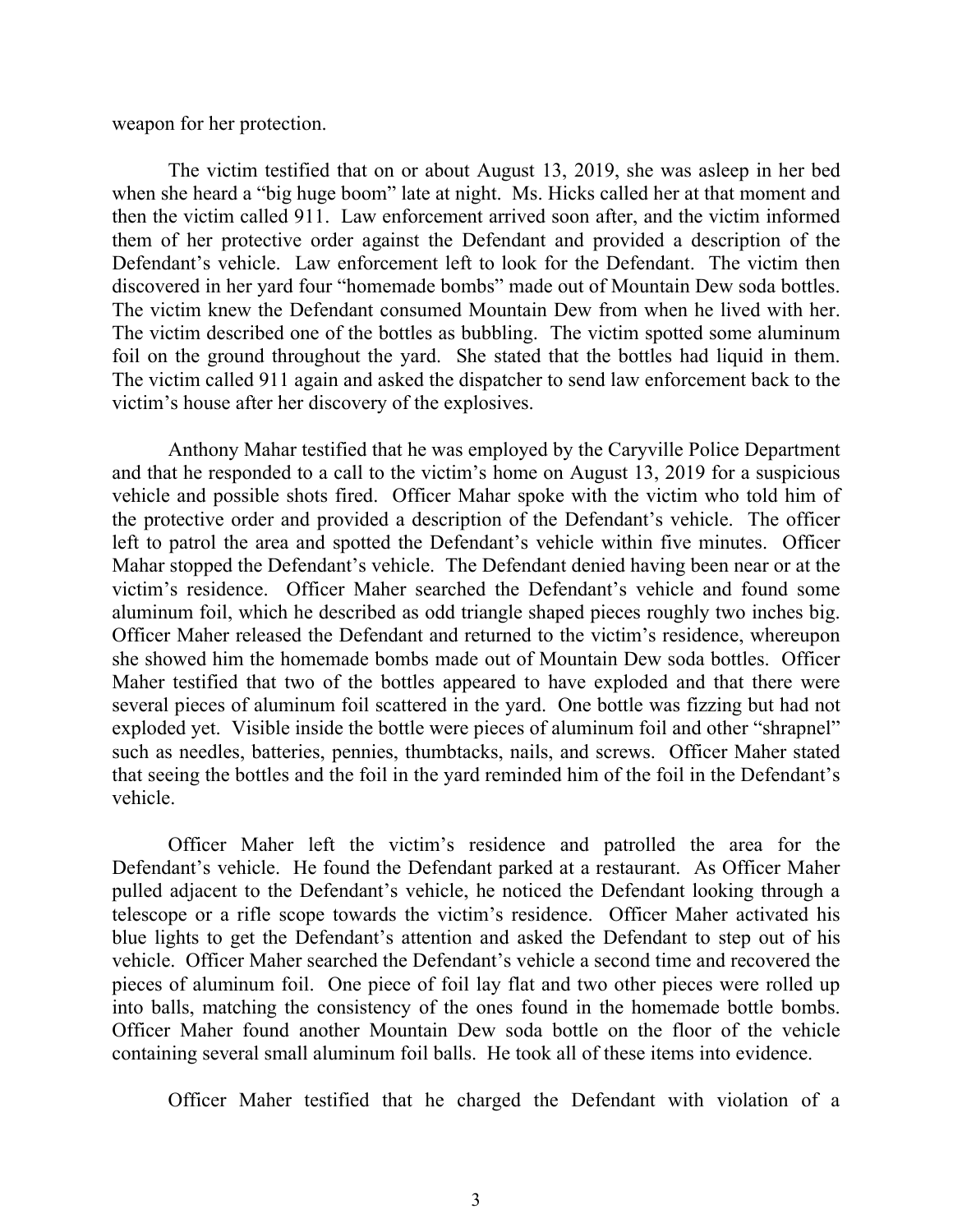protective order, based on the information that the Defendant had been in the area of the victim's house in violation of the restrictions in the order. He later charged the Defendant with possession of a prohibited weapon, aggravated stalking, and aggravated assault. Officer Maher explained that the prohibited weapons charge resulted from the homemade explosives. He elected to charge this offense after consulting with the Department of Tobacco and Firearms and the Bureau of Alcohol, Tobacco, Firearms and Explosives as to whether the explosives would fall under any particular criminal statute. Officer Maher stated that he charged the Defendant for the explosives found on the victim's property. He stated that the scope found in the Defendant's possession was used in support of the stalking charge.

The State concluded its proof and the Defendant elected not to testify. The State presented its closing argument, followed by defense counsel. It appears from the record that, at some point during defense counsel's closing argument, a juror requested a break. Outside the presence of the jury, the trial court stated that it wanted both sides to conclude their arguments. The trial court gave defense counsel five minutes to conclude closing argument and gave the State five minutes for rebuttal argument. Neither party objected and both sides presented the remainder of their arguments. Following deliberations, based on the evidence presented, the jury convicted the Defendant of aggravated stalking, aggravated assault, and possession of a prohibited weapon. The jury was unable to reach a verdict as to the remaining count of violation of an order of protection. The trial court imposed a total effective sentence of thirteen years to be served in the Tennessee Department of Correction. It is from these judgments that the Defendant now appeals.

#### **II. Analysis**

On appeal, the Defendant asserts that the evidence at trial was insufficient to support his conviction for possession of a prohibited weapon and that the trial court erred when it limited his time for closing argument. The State responds that the evidence is sufficient to support the Defendant's conviction and that the trial court did not abuse its discretion when it limited defense counsel's remaining time for closing argument to five minutes. We agree with the State.

#### **A. Sufficiency of the Evidence**

The Defendant contends that the evidence is insufficient to support his conviction for possession of a prohibited weapon, the soda bottles described as homemade explosives which exploded in the victim's front yard. He contends that there is insufficient evidence to link him to the soda bottles, absent the one found in his vehicle, which did not contain any liquid chemicals. The State responds that the evidence is sufficient from which a jury could conclude that the Defendant had knowingly possessed the homemade explosives found in the victim's yard because a similar bottle and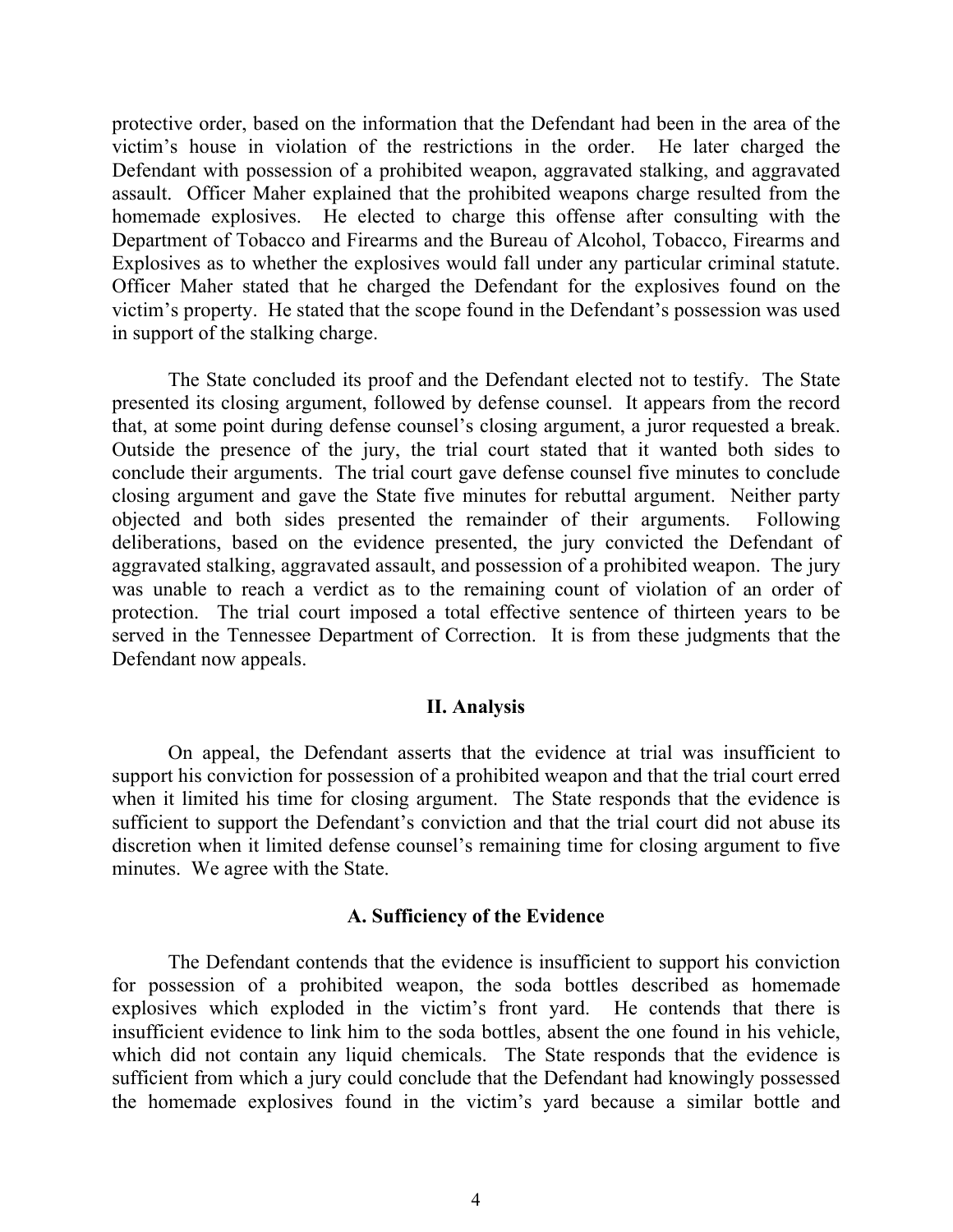similarly fashioned aluminum foil, present in his vehicle, were used to make the explosives. We agree with the State.

When an accused challenges the sufficiency of the evidence, this court's standard of review is whether, after considering the evidence in the light most favorable to the State, "*any* rational trier of fact could have found the essential elements of the crime beyond a reasonable doubt." *Jackson v. Virginia*, 443 U.S. 307, 319 (1979); *see* Tenn. R. App. P. 13(e); *State v. Goodwin*, 143 S.W.3d 771, 775 (Tenn. 2004) (citing *State v. Reid*, 91 S.W.3d 247, 276 (Tenn. 2002)). This standard applies to findings of guilt based upon direct evidence, circumstantial evidence, or a combination of both direct and circumstantial evidence. *State v. Pendergrass*, 13 S.W.3d 389, 392-93 (Tenn. Crim. App. 1999) (citing *State v. Dykes*, 803 S.W.2d 250, 253 (Tenn. Crim. App. 1990)). In the absence of direct evidence, a criminal offense may be established exclusively by circumstantial evidence. *Duchac v. State*, 505 S.W.2d 237, 241 (Tenn. 1973). "The jury decides the weight to be given to circumstantial evidence, and '[t]he inferences to be drawn from such evidence, and the extent to which the circumstances are consistent with guilt and inconsistent with innocence, are questions primarily for the jury.'" *State v. Rice*, 184 S.W.3d 646, 662 (Tenn. 2006) (quoting *Marable v. State*, 313 S.W.2d 451, 457 (Tenn. 1958)). "The standard of review [for sufficiency of the evidence] 'is the same whether the conviction is based upon direct or circumstantial evidence." *State v. Dorantes*, 331 S.W.3d 370, 379 (Tenn. 2011) (quoting *State v. Hanson*, 279 S.W.3d 265, 275 (Tenn. 2009)).

In determining the sufficiency of the evidence, this court should not re-weigh or reevaluate the evidence. *State v. Matthews*, 805 S.W.2d 776, 779 (Tenn. Crim. App. 1990). Nor may this court substitute its inferences for those drawn by the trier of fact from the evidence. *State v. Buggs*, 995 S.W.2d 102, 105 (Tenn. 1999) (citing *Liakas v. State*, 286 S.W.2d 856, 859 (Tenn. 1956)). "Questions concerning the credibility of witnesses, the weight and value to be given the evidence, as well as all factual issues raised by the evidence are resolved by the trier of fact." *State v. Bland,* 958 S.W.2d 651, 659 (Tenn. 1997). "A guilty verdict by the jury, approved by the trial judge, accredits the testimony of the witnesses for the State and resolves all conflicts in favor of the theory of the State." *State v. Grace*, 493 S.W.2d 474, 476 (Tenn. 1973). The Tennessee Supreme Court stated the rationale for this rule:

This well-settled rule rests on a sound foundation. The trial judge and the jury see the witnesses face to face, hear their testimony and observe their demeanor on the stand. Thus the trial judge and jury are the primary instrumentality of justice to determine the weight and credibility to be given to the testimony of witnesses. In the trial forum alone is there human atmosphere and the totality of the evidence cannot be reproduced with a written record in this [c]ourt.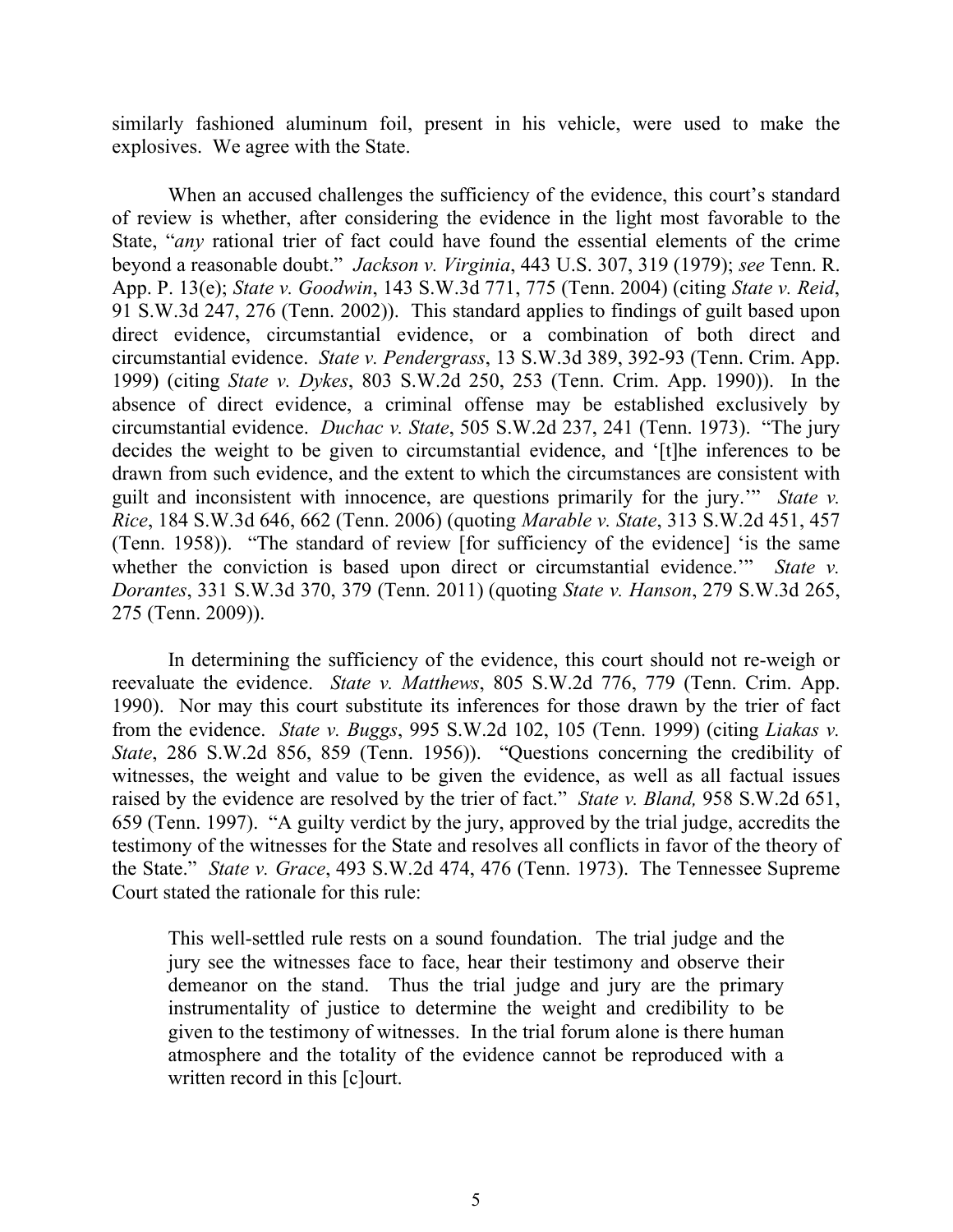*Bolin v. State*, 405 S.W.2d 768, 771 (Tenn. 1966) (citing *Carroll v. State*, 370 S.W.2d 523, 527 (Tenn. 1963)). This court must afford the State of Tennessee the "'strongest legitimate view of the evidence'" contained in the record, as well as "'all reasonable and legitimate inferences'" that may be drawn from the evidence. *Goodwin*, 143 S.W.3d at 775 (quoting *State v. Smith*, 24 S.W.3d 274, 279 (Tenn. 2000)). Because a verdict of guilt against a defendant removes the presumption of innocence and raises a presumption of guilt, the convicted criminal defendant bears the burden of showing that the evidence was legally insufficient to sustain a guilty verdict. *State v. Carruthers*, 35 S.W.3d 516, 557-58 (Tenn. 2000) (citations omitted). This standard is identical whether the conviction is predicated on direct or circumstantial evidence. *State v. Casper*, 297 S.W.3d 676, 683 (Tenn. 2009); *State v. Brown*, 551 S.W.2d 329, 331 (Tenn. 1977). In the absence of direct evidence, a criminal offense may be established entirely by circumstantial evidence. *State v Majors*, 318 S.W.3d 850, 857 (Tenn. 2010) (citing *Duchac v. State*, 505 S.W.2d 237, 241 (Tenn. 1973); *Marable v. State*, 313 S.W.2d 451, 456-58 (1958)).

As applicable here, "a person commits an offense who intentionally or knowingly possesses . . . : an explosive or an explosive weapon[.]" T.C.A. § 39-17-1302(a)(1). An explosive or explosive weapon is: "any explosive, incendiary or poisonous gas: Bomb;" "any breakable container which contains a flammable liquid . . . capable of being ignited;" or "any sealed device containing dry ice or other chemically reactive substances for the purposes of causing an explosion by a chemical reaction." T.C.A. § 39-17-  $1301(4)$ (A), (B).

The evidence, viewed in the light most favorable to the State, shows that the Defendant drove to the victim's house in his truck late at night while the victim was sleeping. Soon after, a "boom" was heard by a neighbor. The victim then discovered four soda bottles fashioned into explosives on her front lawn; three of which had already exploded. The explosives were fashioned from Mountain Dew soda bottles and contained shrapnel, including aluminum foil pieces. The victim told law enforcement that the Defendant's vehicle had been outside her home and he was found by law enforcement, twice, in the general area of her home. Law enforcement initiated contact soon after with the Defendant, close in proximity to the victim's residence, and discovered him surveilling the victim's home. A search of his vehicle revealed a fifth Mountain Dew bottle with aluminum foil inside. This is sufficient evidence from which a jury could rationally conclude that the Defendant knowingly and intentionally possessed the explosive devices, defined as prohibited weapons, particularly in light of the similarity of the items found in the Defendant's vehicle to the items found in the victim's yard and used as explosives. The Defendant is not entitled to relief.

### **B. Closing Argument**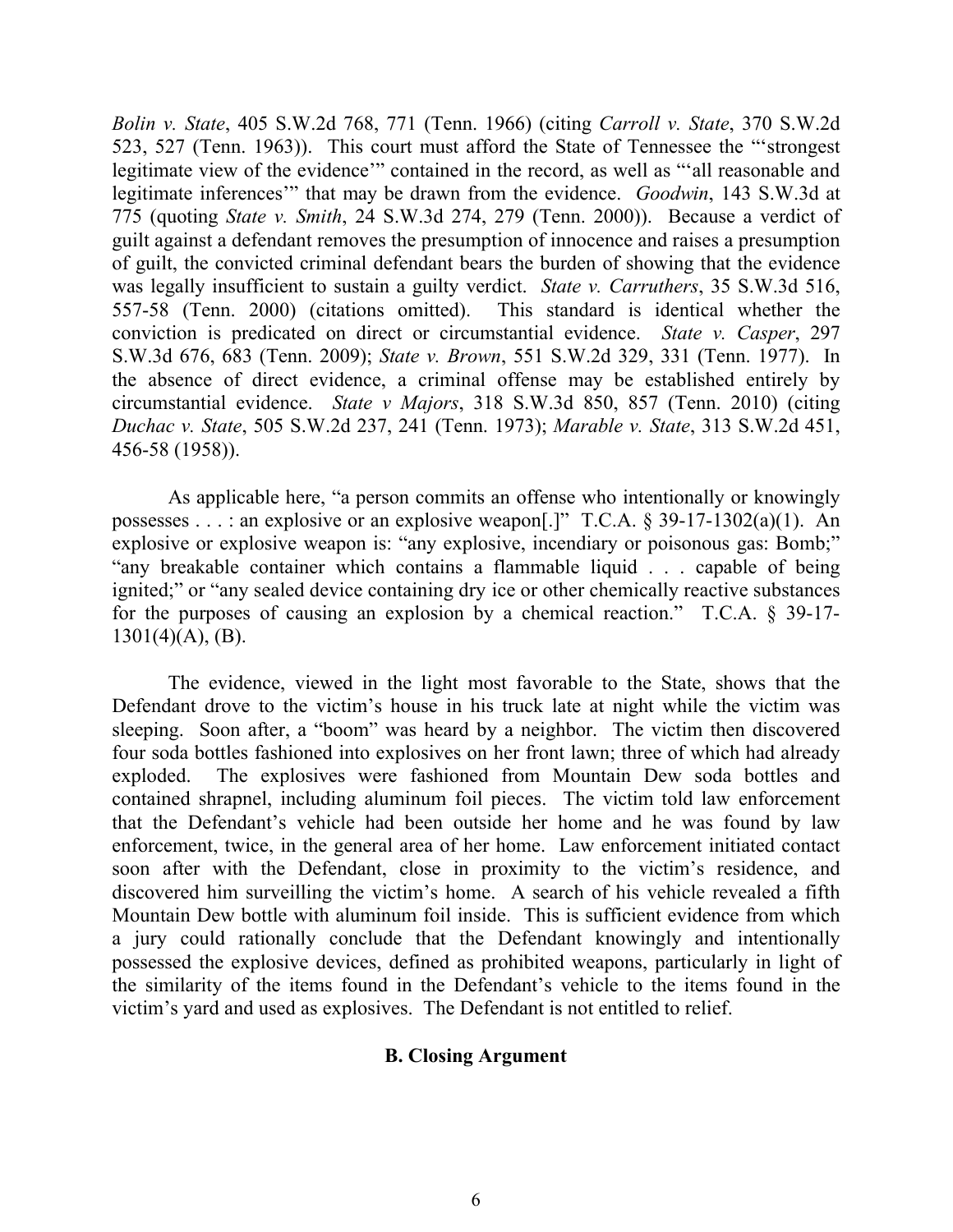The Defendant next contends that the trial court erred when it limited the time allowed to present his closing argument to the jury. The Defendant contends that the trial court unreasonably limited his closing argument and deprived him of the opportunity to fully present his defense. The State responds that the trial court allowed the Defendant to fully make his case and that limiting the length of the closing argument was a proper exercise of the trial court's discretion that should not be second guessed on appeal. We agree the State.

The record reflects that during defense counsel's closing argument, a juror requested a break and, at that point, the trial court instructed defense counsel to limit the remainder of his argument to five minutes. No objection was made at that time to this instruction. The Defendant raised this issue in his motion for new trial. During the hearing on the motion, the trial court recalled that defense counsel had presented a "lengthy" closing argument which prompted the trial court to give the limitation, outside the presence of the jury. Defense counsel acknowledged his "longwinded" argument, but stated that he was not able to present his argument fully. The trial court stated that the instruction was a "judgment call," which, while "unusual," was within its discretion to promote an "efficient" process and did not entitle the Defendant to a new trial.

We have recognized that closing argument is a valuable privilege for both the State and the defense and have allowed wide latitude to counsel in arguing their cases to the jury. *State v. Bigbee*, 885 S.W.2d 797, 807 (Tenn. 1994). Furthermore, this court has often observed that closing argument is a valuable privilege that should not be unduly restricted. *Id.* at 809. Nonetheless, closing argument is subject to the discretion of the trial judge, and must be temperate, predicated on evidence introduced during the trial, and relevant to the issues being tried. *State v. Keen*, 926 S.W.2d 727, 736 (Tenn. 1994). "The trial court has wide discretion in controlling the course of arguments and will not be reversed absent an abuse of that discretion." *State v. Bane*, 57 S.W.3d 411, 425 (Tenn. 2001).

While no timestamps of the closing arguments have been provided, it appears from the record that counsel for the State and the Defendant both presented closing argument for a comparable amount of time. Defense counsel was afforded the opportunity to spend considerable time summarizing the facts of the case, discussing the victim's and Officer Maher's credibility and inconsistencies, and then laying out the elements of the criminal offenses. After the trial court instructed defense counsel to conclude within five minutes, defense counsel made additional points about Officer Maher's testimony, questioned the security of the crime scene and the evidence collected, and then reiterated the presence of reasonable doubt. Based on this, we conclude that the trial court did not abuse its discretion when it gave defense counsel an instruction to conclude within a time frame and that the Defendant was afforded the opportunity to fully present his closing argument. The Defendant is not entitled to relief.